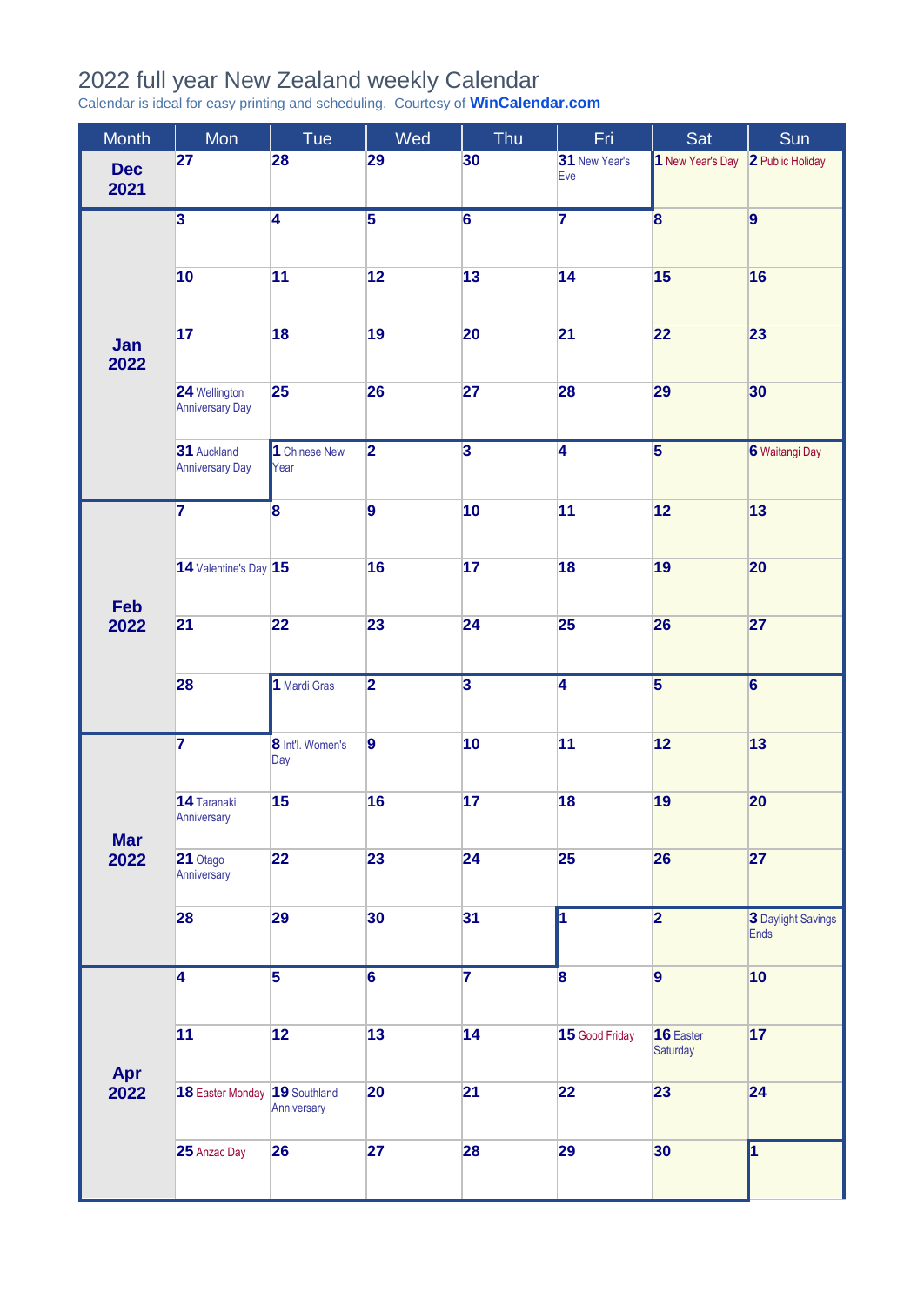| Month              | Mon                     | Tue                     | Wed                     | Thu                     | Fri                     | Sat                     | Sun                     |
|--------------------|-------------------------|-------------------------|-------------------------|-------------------------|-------------------------|-------------------------|-------------------------|
| <b>May</b><br>2022 | $\overline{\mathbf{2}}$ | $\overline{\mathbf{3}}$ | 4                       | 5                       | 6                       | 7                       | <b>8</b> Mother's Day   |
|                    | $\overline{9}$          | 10                      | 11                      | 12                      | 13                      | 14                      | 15                      |
|                    | 16                      | 17                      | 18                      | 19                      | 20                      | 21                      | 22                      |
|                    | 23                      | 24                      | 25                      | 26                      | 27                      | 28                      | 29                      |
|                    | 30                      | 31                      | $\overline{\mathbf{1}}$ | $\overline{\mathbf{2}}$ | $\overline{\mathbf{3}}$ | $\overline{4}$          | $\overline{\mathbf{5}}$ |
| Jun<br>2022        | 6 Queen's Birthday 7    |                         | $\overline{\mathbf{8}}$ | 9                       | 10                      | 11                      | 12                      |
|                    | 13                      | 14                      | 15                      | 16                      | 17                      | 18                      | 19                      |
|                    | 20                      | $\overline{21}$         | 22                      | 23                      | 24                      | 25                      | 26                      |
|                    | 27                      | 28                      | 29                      | 30                      | $\overline{\mathbf{1}}$ | $\overline{\mathbf{2}}$ | $\overline{\mathbf{3}}$ |
| Jul<br>2022        | $\overline{4}$          | $\overline{\mathbf{5}}$ | $\overline{6}$          | $\overline{\mathbf{7}}$ | $\overline{\mathbf{8}}$ | $\overline{9}$          | 10                      |
|                    | 11                      | 12                      | 13                      | 14                      | 15                      | 16                      | 17                      |
|                    | 18                      | 19                      | 20                      | $\overline{21}$         | 22                      | 23                      | 24                      |
|                    | 25                      | 26                      | 27                      | 28                      | 29                      | 30                      | 31                      |
| Aug<br>2022        | $\overline{1}$          | $\overline{2}$          | $\overline{\mathbf{3}}$ | $\overline{4}$          | $\overline{5}$          | $\overline{6}$          | $\overline{7}$          |
|                    | $\overline{\mathbf{8}}$ | $\overline{9}$          | 10                      | 11                      | $\overline{12}$         | 13                      | 14                      |
|                    | 15                      | 16                      | 17                      | 18                      | 19                      | 20                      | 21                      |
|                    | 22                      | 23                      | 24                      | 25                      | 26                      | 27                      | 28                      |
|                    | 29                      | 30                      | 31                      | $\overline{\mathbf{1}}$ | $\overline{\mathbf{2}}$ | $\overline{\mathbf{3}}$ | 4 Father's Day          |
| <b>Sep</b><br>2022 | $\overline{5}$          | $\overline{6}$          | $\overline{\mathbf{7}}$ | $\overline{\mathbf{8}}$ | $\overline{9}$          | 10                      | 11                      |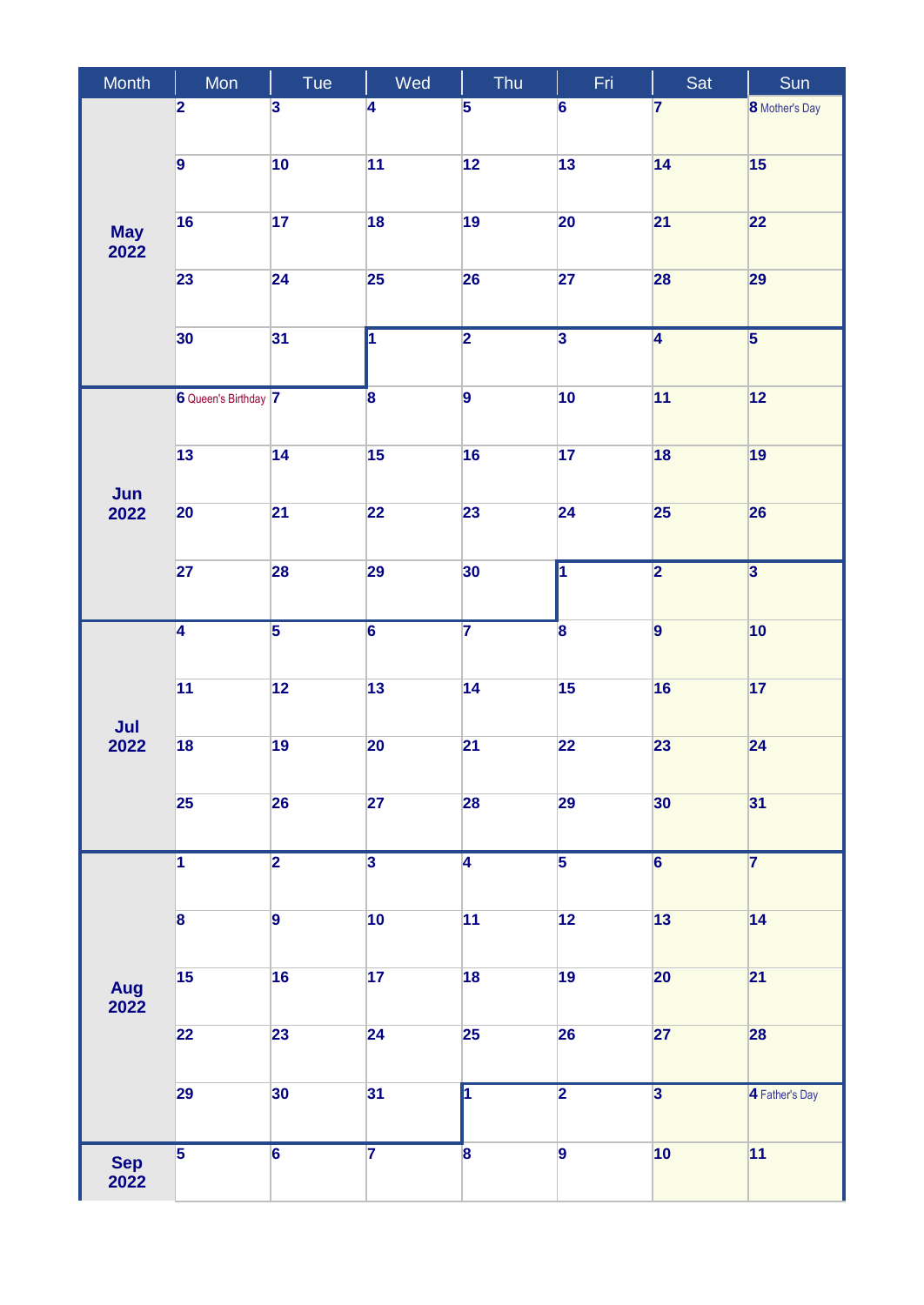| Month              | Mon                                      | Tue                     | Wed                       | Thu                     | Fri                           | Sat                           | Sun                                  |
|--------------------|------------------------------------------|-------------------------|---------------------------|-------------------------|-------------------------------|-------------------------------|--------------------------------------|
|                    | 12                                       | 13                      | 14                        | 15                      | 16                            | 17                            | 18                                   |
|                    |                                          |                         |                           |                         |                               |                               |                                      |
|                    | 19                                       | 20                      | 21 Int'l. Day of<br>Peace | 22                      | 23                            | 24                            | 25 Daylight<br><b>Savings Starts</b> |
|                    | <b>26 Dominion Day</b>                   | 27                      | 28                        | 29                      | 30                            | И                             | $\overline{\mathbf{2}}$              |
| Oct<br>2022        | $\overline{\mathbf{3}}$                  | $\overline{4}$          | $\overline{5}$            | $\overline{6}$          | $\overline{\mathbf{7}}$       | 8                             | $\overline{9}$                       |
|                    | 10                                       | 11                      | 12                        | 13                      | 14                            | 15                            | 16                                   |
|                    | 17                                       | 18                      | 19                        | 20                      | 21 Hawke's Bay<br>Anniversary | 22                            | 23                                   |
|                    | 24 Labour Day                            | 25                      | 26                        | 27                      | 28                            | 29                            | 30                                   |
|                    | 31 Halloween                             | $\overline{1}$          | $\overline{\mathbf{2}}$   | $\overline{\mathbf{3}}$ | $\overline{4}$                | $\overline{5}$                | $\overline{6}$                       |
| <b>Nov</b><br>2022 | $\overline{\mathbf{7}}$                  | $\overline{\mathbf{8}}$ | 9                         | 10                      | 11 Canterbury<br>Anniversary  | 12                            | 13                                   |
|                    | 14                                       | 15                      | 16                        | 17                      | 18                            | 19                            | 20                                   |
|                    | 21                                       | 22                      | 23                        | 24                      | 25                            | 26                            | 27                                   |
|                    | 28 Chatham<br><b>Islands Anniversary</b> | 29                      | 30                        | 1 World AIDS Day 2      |                               | $\overline{\mathbf{3}}$       | $\overline{4}$                       |
|                    | $\overline{\mathbf{5}}$                  | $6\phantom{a}$          | $\overline{7}$            | 8                       | $\overline{9}$                | 10                            | 11                                   |
| <b>Dec</b><br>2022 |                                          |                         |                           |                         |                               |                               |                                      |
|                    | 12                                       | 13                      | 14                        | 15                      | 16                            | 17                            | 18                                   |
|                    | 19                                       | 20                      | 21                        | 22                      | 23                            | 24 Christmas Eve 25 Christmas |                                      |
|                    | 26 Boxing Day                            | 27                      | 28                        | 29                      | 30                            | 31 New Year's<br>Eve          | 1 New Year's Day                     |

More Calendar Templates[: 2022,](https://www.wincalendar.com/2022-Calendar-with-NZ-Holidays) [2023,](https://www.wincalendar.com/2023-Calendar-with-NZ-Holidays) [Online Calendar](https://www.wincalendar.com/Calendar-NZ/2022)